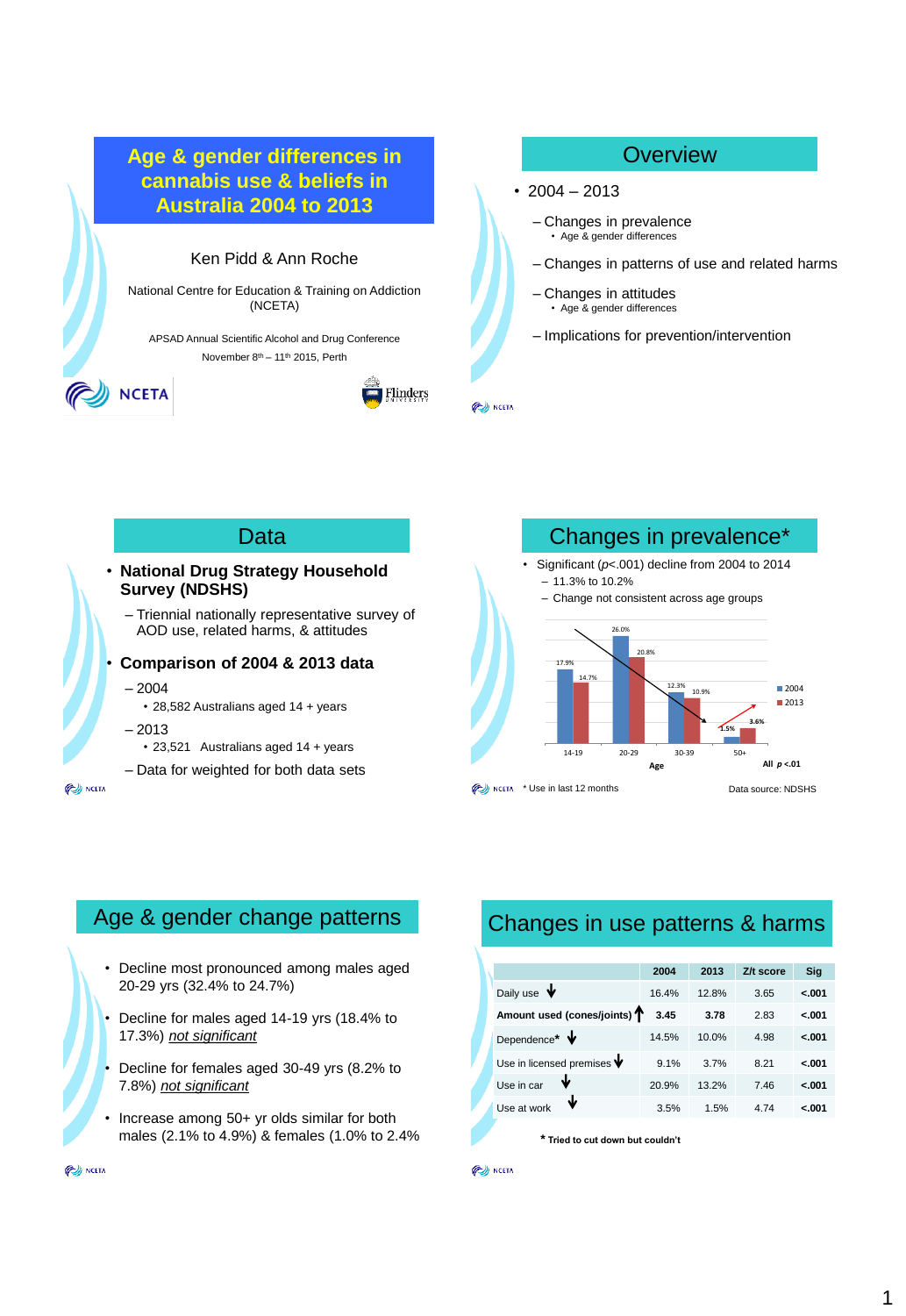





### Support increased penalties for sale/supply

- No change over all, but:
	- Sig rise (*p*<.01) among 30-49 years olds (50.6% to 52.9%) • Mainly due to females (54.6% to 57.3%)
	- Sig decline (*p*<.01) among 14-19 years olds (51.5% to 46.6%)
		- Mainly due to males (48.7% to 43.6%)
	- Sig decline (*p*<.05) among 50+ year olds (64.3% to 62.4%) • Mainly due to males (51.4% to 50.4%)

# Oppose legalisation of personal use

#### • No change overall, but:

- Sig decline (*p*<.001) among males (48.4% to 45.8%) – Mainly due to 20-29 (37.1% to 31.2%) & 50+ (61.7% to 56.4%) yr olds
- Sig decline (*p*<.001) among 50+ yr olds (61.7% to 57.8%) – Sig decline for both males & females
- $\cdot$  Sig rise ( $p$ <.01) among females (52.4% to 53.8%) – Mainly among 30-49 yr olds (45.5% to 50.7%)
- Sig rise (*p*<.001) among 30-49 yr olds (31.7% to 46.5%) – Mainly due to females (45.5% to 50.7%)

**OU NCETA** 

**PO NCETA**